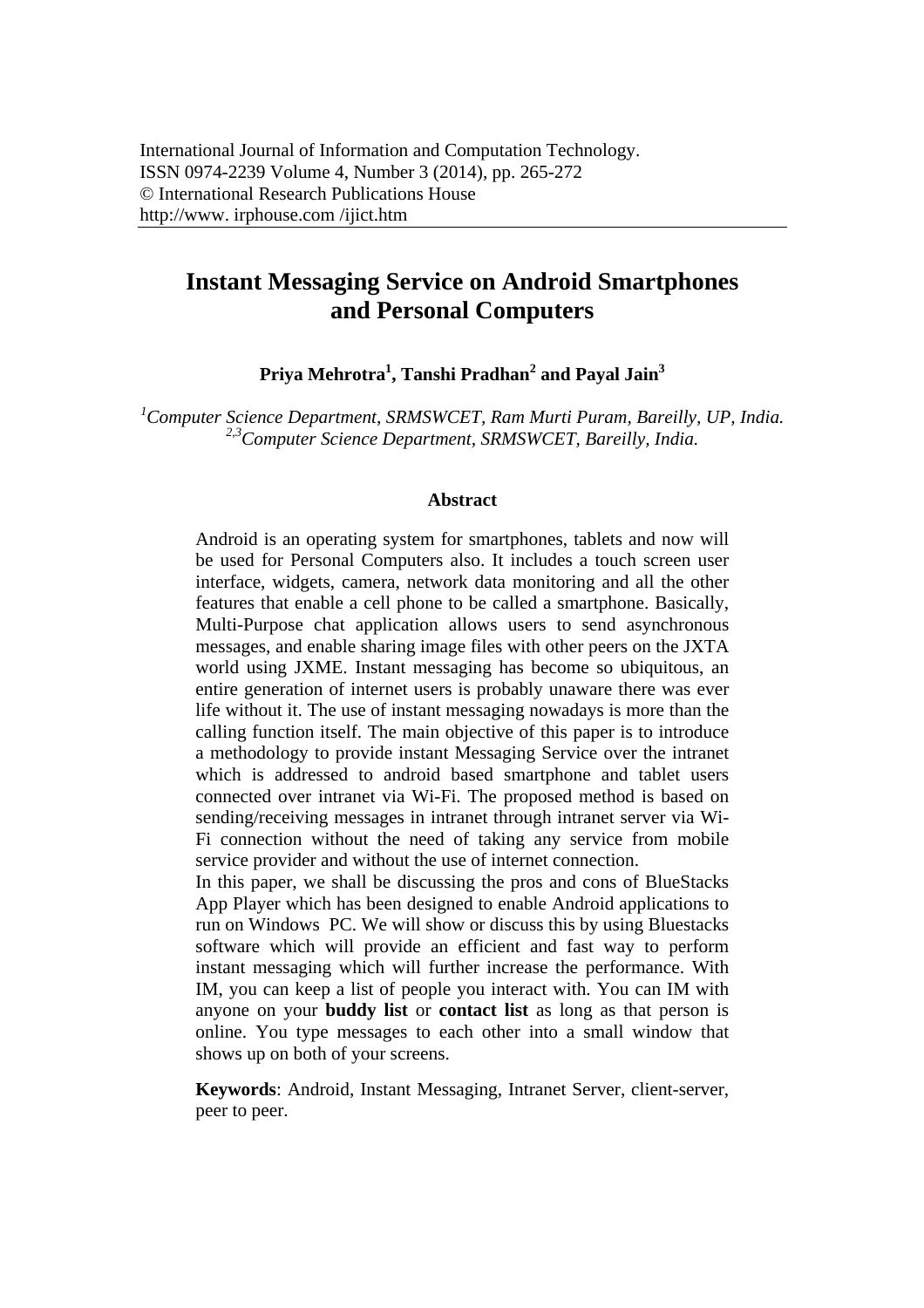### **1. Introduction**

Instant messaging is a set of communication technologies used for text-based communication between two or more participants over the internet. Im allows effective and efficient communication, allowing immediate receipt of acknowledgment or reply. In the company, colleagues can send and reply instant message in real time without face to face, meanwhile the work report can be shared during the instant chat session; it can make a virtual conference without get all the related people together in a physical meeting room. Using instant messages for interoffice communication is quicker than phone calls or emails. More than one person can chat at the same time. This is a huge benefit of using an instant messenger. Instead of relying on a conference call or copying others on an email message, everybody can join and have a discussion in real time. Better than email, if you truly want to communicate instantly you need to consider all your options. Sure, an email gets sent instantly but do you really know when if the other person receives it? With an instant message you can send a message and receive a reply within a matter of seconds. Email was the first killer application for the internet but now instant messaging is coming to cellphones. Instant messaging is a form of communication over the internet that offers quick transmission of text-based messages from sender to receiver. The instant messaging provides a means of sending messages to and from global system for communication, because of its ease of use and cost effectiveness it has become one of the popular service in the communication world. Multi-user applications are commonly implemented using a centralized server. All participants share their views by exchanging the cryptographic digests of the chat room data set. A newly generated message causes a change of the digest at the message originator, which leads to retrieving the new data by all other participants in an efficient way and resynchronization of chat room views.

*BlueStacks App Player* lets you use all your favorite Android apps fast and fullscreen on Windows PC and tablets. Bluestacks is a Silicon Valley-based software company that produces BlueStacks App Player and BlueStacks Cloud Connect. Both products are designed to enable Android applications to run on Windows PCs, Macintosh computers and Windows tablets. The company was founded in 2008 by Rosen Sharma, former CTO at McAfee and board member of Cloud.com. There are various versions associated with bluestacks that are 0.6, 0.7, 0.7.9, Bluestacks(beta-1) and the latest version is Bluestacks 0.7.15.909Beta.

### **2. Internet Based Messaging Architecture**

Internet- based instant messaging applications allow users to send/receive messages over the internet. It requires internet connection to transfer messages from one device to another device. There are various applications like BBM (Black Berry Messenger), Ping Chat, Imo etc. are messengers used for communication over the internet. BlackBerry Messenger (BBM) is a proprietary Internet-based instant messenger application included on BlackBerry devices that allows messaging between BlackBerry users. The service communicates over the phone's Internet connection using the mobile phone network. A wireless LAN ("Wi-Fi") network connected to the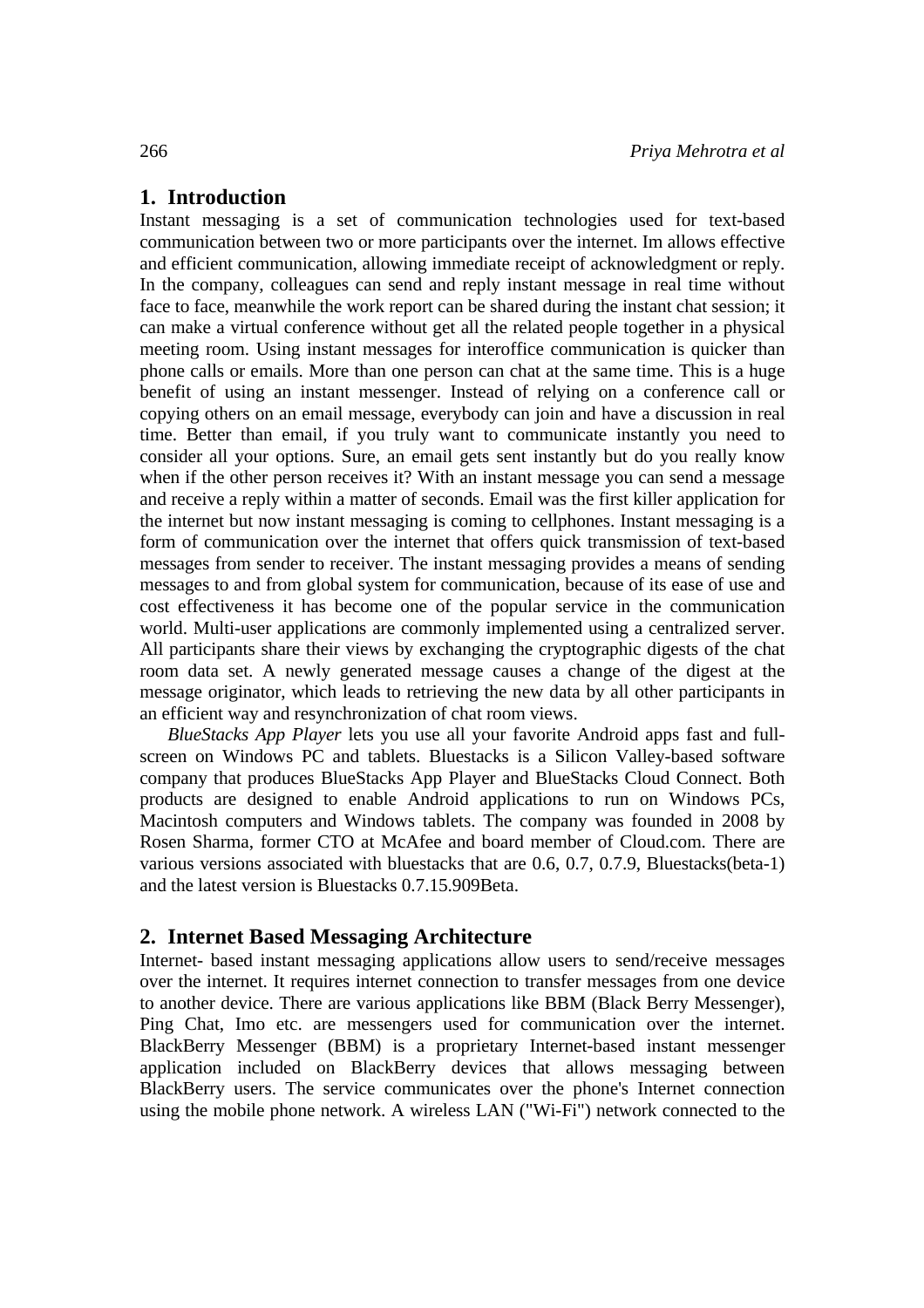#### *Instant Messaging Service on Android Smartphones and Personal Computers* 267

Internet may also be used to send messages, however, most service providers will not allow sign-in to BlackBerry Messenger without the purchase of a BlackBerry data plan. All above application are based on internet that provides connectivity which includes internet access charges and also need to take the service from mobile service provider as shown in Fig. 1.It means intranet based communication may not require the internet connectivity. However, to the best of our knowledge, there is still no instant messaging service that offers intranet based communication in such a way that does not requires internet connectivity as well as any messaging service from the mobile service providers.



**Fig. 1**: Internet Based Architecture.

In this paper, we propose an intranet based communication system that allows android based smartphone and tablet users to send and receive messages over the intranet via Wi-Fi which requires neither any internet connectivity nor any messaging service from the mobile service providers as shown in figure. The motivation is to allow the smartphone and tablet users to communicate in the intranet without paying any internet data charges. Smartphone users can communicate through the service which is develop ed and deployed on the intranet server. This service allows intranet users to communicate with each other via Wi -Fi network without using any internet connectivity. When a user wants to send a message to another user, a request goes to the intranet server and now it is the responsibility of the intranet server to deliver the message to the receiving party successfully.

Proposed architecture basically consists of client and server module which may include the following steps.

- First of all server program runs on server machine.
- Then client program runs on android based mobile device and send a request to connect with server.
- Once the client is successfully connected, the server broadcast the list of all other active users to the client.
- Client can view the list of all active users and can communicate with them.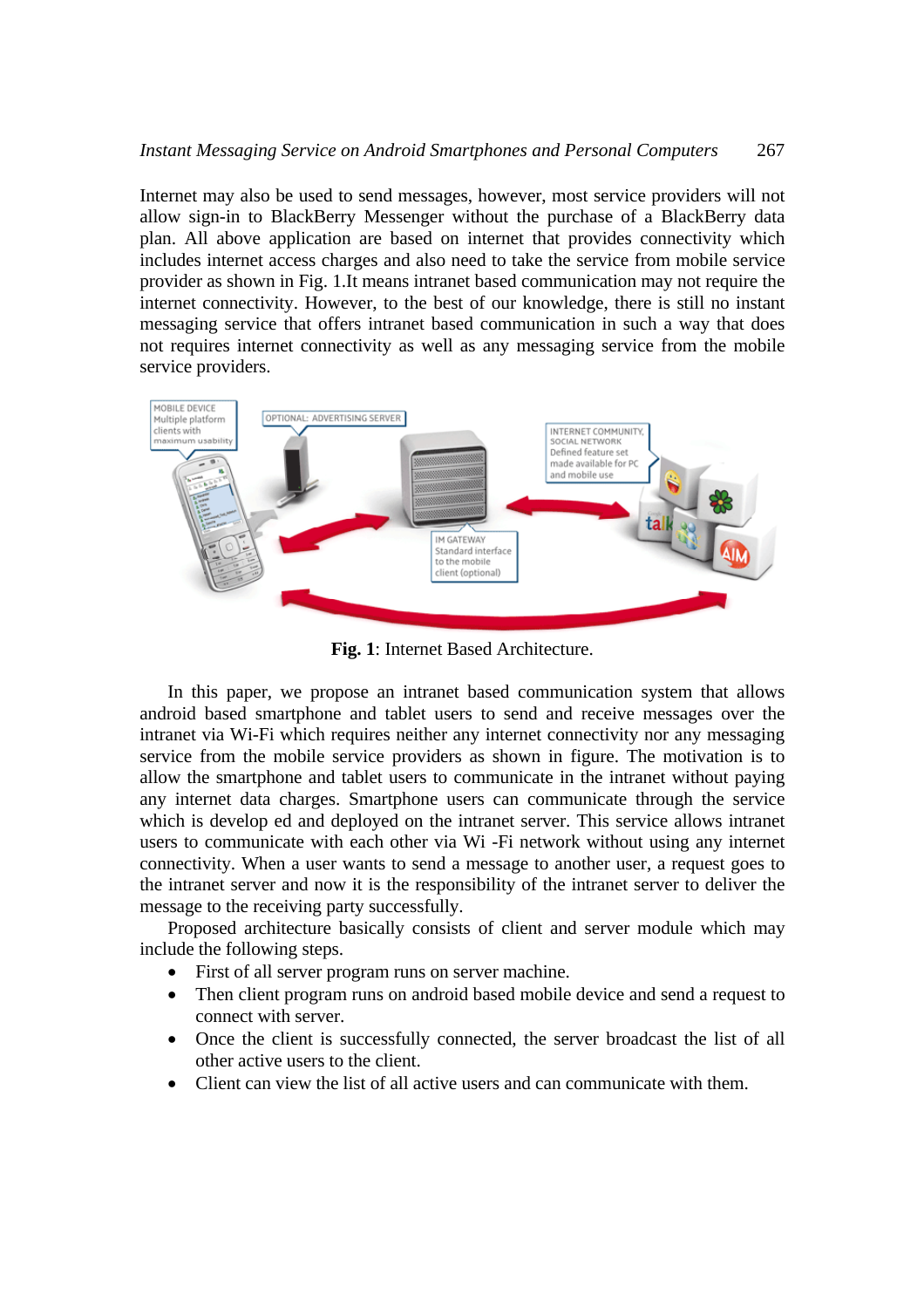Server creates a separate connection for each client, for that server creates a separate thread for each client connection. This thread will be responsible to send/receive data to/from the client. When a client sends a message to another client, this message first goes to the server. Then server sends this message to the appropriate receiver. Once the receiver receives the message, it can send. In the same way receiver can reply message to the sender. This application basically uses the concept of socket programming and multithreading. There will be one thread for executing server program and a separate thread to handle each client connection. This approach allows Message transfer between android based devices which is implemented and tested between Aakash tablets which uses android platform.

#### **3. Multipurpose Chat Application**

Multi-purpose chat application is based on JXME proxyless version ported to Peerdroid. It allows users to send a synchronous messages, and enable sharing image files with other peers on the JXTA world. The application is designed for Android mobile phone users. The application first connects to the JXTA world, and then discovery the peers already connected to the network and the resources available. The peer should also publish advertise the resources it has multipurpose chat application has a edit text field which allow a user to write the message content then press the send button to send message content out the unicast bi-directional pipe. The edit text is designed to handle a certain amount of characters. When number of characters exceeds the buffer size, an exception occurs. Along with message is the name of the sender. The name is included to show the receiver from whom the message is from and the time of arrival. The Incoming messages will be displayed in scrollable form and can be retrieved later as chat history. When a peer received a message can reply back. First should write the message then click send. A user will be able to download image from the remote web server and share with other users of the system. The downloaded image files could be saved in a local SD card as compressed files and retrieved later for the future uses. As it seems my mobile chat application has many features in common as features available on chat applications above but still all applications already on market use a common communication technology (client-server) to work while my application is based on P2P technology. The Bluetooth Chat uses Bluetooth to transfer data /instant messages between devices. The IMS SIP chat uses IMS SIP protocol for communication. In my case peer does not need a central server to discovery and talk to each other, they Just needs a rendezvous peer to enable discovery and make advertisement for resources They have Multi-purpose chat application downloads files directly from remote web Server then share with other peers online. When a peer has a content to share then must retrieve it from the secure digital card (sdcard) and send the compressed file to other users.

Multi-purpose chat receives messages with vibration in scrollable format also application is implemented to allow users to log out when they wish to do so, but peerdoid sample doesn't. Multi-purpose chat allows users to download files from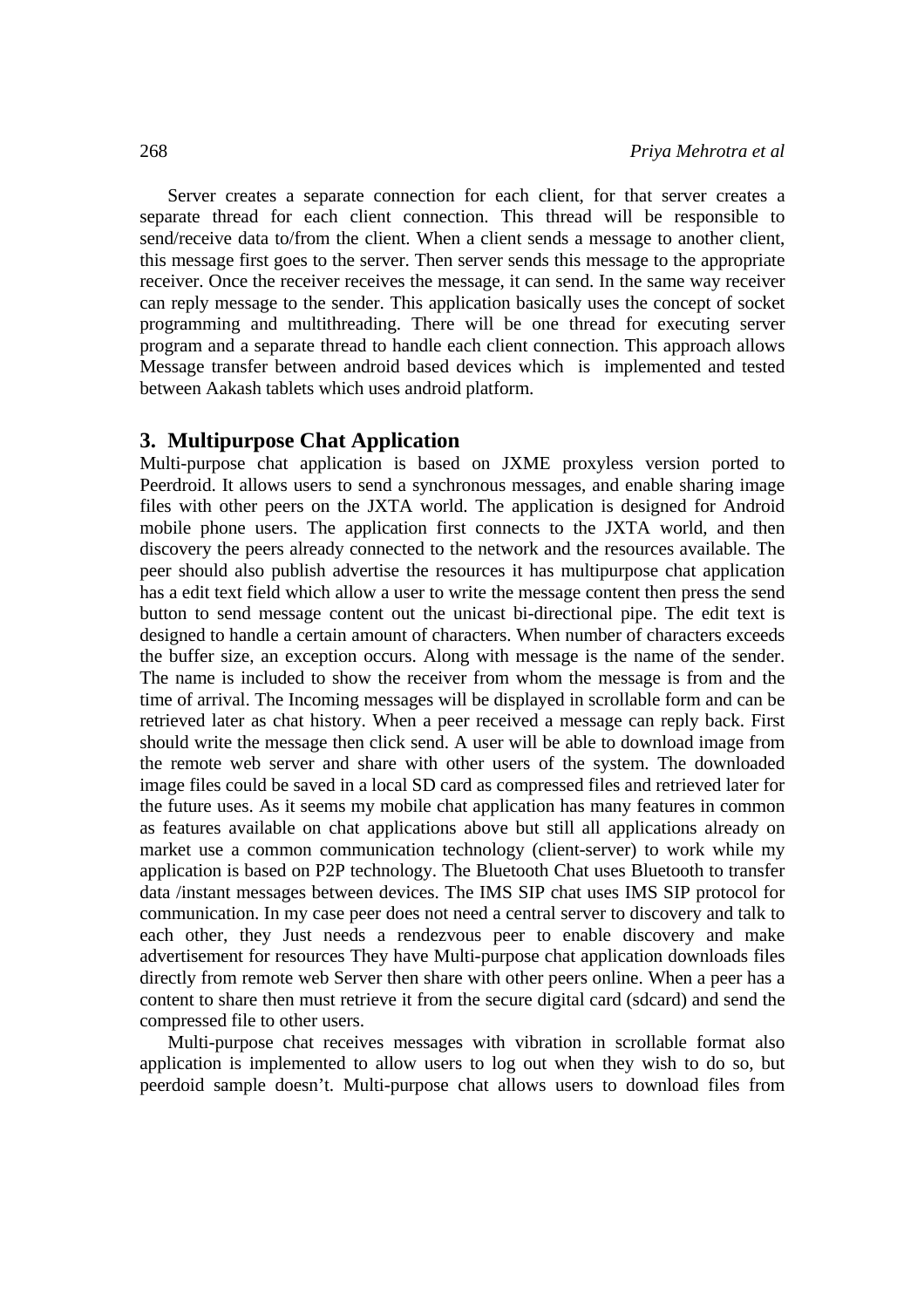remote web server and save to local SD card. The last thing is different approach in graphical user interface approach in both cases.

## **3.1 Peer to Peer Architecture**

Peer-to-peer networking is a network architecture which allows a group of nodes (peers) to connect with each other and share resources, and any node can operate as either a 12 server or a client. Hence participants in a P2P network do not need a central server to communicate like the traditional client-server architecture which has existed for many years. Unlike client-server architecture, a P2P network is considered alive even if only one peer is active. The network is unavailable only when no peers are active. [3].Nowadays the most popular P2P networks file sharing system such as Napster, Ares, Limewire, and Gnutella use decentralized topology, Instant Messaging (ICQ) and distributed computing. [4] Though peers all have equal status in the network, they do not all necessarily have equal physical capabilities. A P2P network might consist of peers with varying capabilities, from mobile devices to mainframes. A mobile peer might not be able to act as a server due to its intrinsic limitations[3].Peers in P2P network have equal chance in such a way that any peer can act as a server or a client at the same time.



**Fig. 2**: Peer to peer architecture **Fig. 3**: Client Server Architecture.

### **3.2 Client Server Architecture**

Client-server architecture is the oldest technology where a client machine contacts the server when the services are needed. In other words it is called centralized architecture where the whole network depends on a central point. If the central point fails, the entire system will collapse. With no server the network would make no sense. The procedure is as follows;

- Client sends a request for a service to a server.
- The server receives the request and processes the request, and then sends back the response to the client.
- The client receives the response.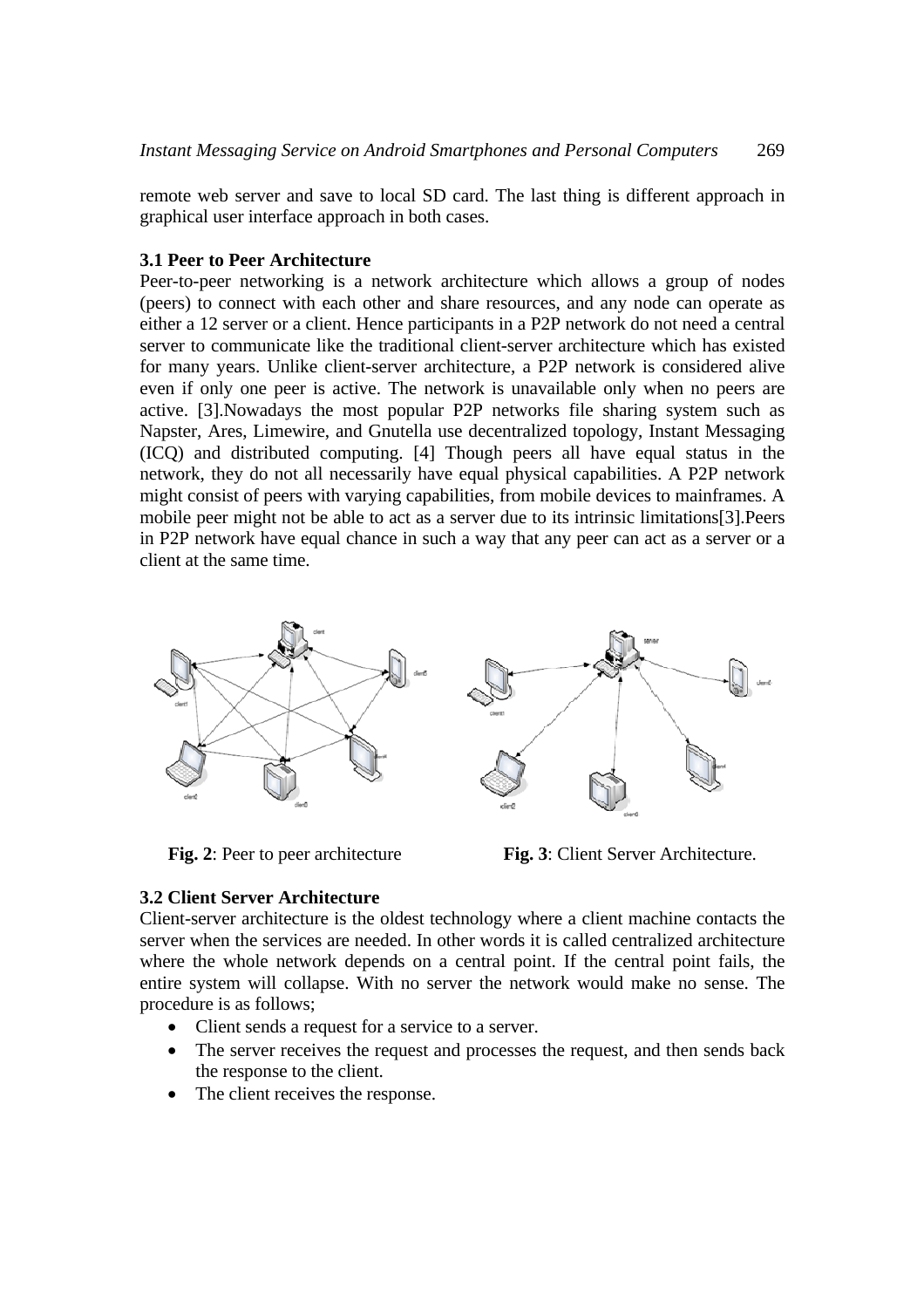Some of the servers existing on the Internet are web servers, mail servers, FTP and so on.The communication between the server and the client.

## **4. Proposed Work of Instant Messaging Via Bluestacks in Personal Computers**

Bluestacks App Player is a quick, compact install[10] to your boot drive and works like an Android emulator on your Windows or Mac machine and run all of the Android apps that you've grown to love. A version is even available for Windows 8 Surface tablets. Load up to 750,000 Android apps like whatsapp, games, SMS text messaging, and media apps. The free product that lets you do this is BlueStacks App Player, and it claims more than 5 million downloads. BlueStacks App Player is a versatile program that bridges the gap between mobile and desktop by allowing users to run their favorite Android apps on their Windows or MacOS-X devices. An innovative "Cloud Connect" feature[8] allows you to push apps from your Android device to the app player. BlueStacks actually gives the Android crowd that cross device functionality already and puts the Android and Windows crowd a step ahead of[9] Apple. The apps themselves launch in a full-screen virtualized version of the Android operating system, so they run smoothly. The only obstacle I encountered is that since the apps are designed for a touch screen device, running them on a desktop computer with keyboard and mouse was less than ideal. Using a laptop with a multitouch pad was definitely an improvement. Overall, the integration with Windows via a simple desktop gadget proved to be clean and seamless[5].

#### **4.1 Installation of Bluestack**

- **Step 1:** Browse to the **BlueStacks** Web page on a desktop computer or laptop and click on the download button for your operating system. Choose between XP, Vista and Windows 7; Windows 8; or Mac. Follow the usual steps for installing software, opening the .exe file. Follow the prompts to allow installation and then accept the terms of the license agreement by clicking on the Welcome to BlueStacks Continue button.
- **Step 2**: Verify that App Store Access and App Notification check boxes are enabled on the following screen and then click Install. Allow the BlueStacks application to load. Search for an app that you use regularly on your smartphone or tablet. For example, I searched for Whatsapp (a multi-user chat application) for instant messaging with other users. Allow the in-Bluestacks search to complete and then click on the Install button adjacent to the search result.
- **Step 3:** Choose an app store from the selection. I chose the Google native store, but there will be others listed, including Amazon.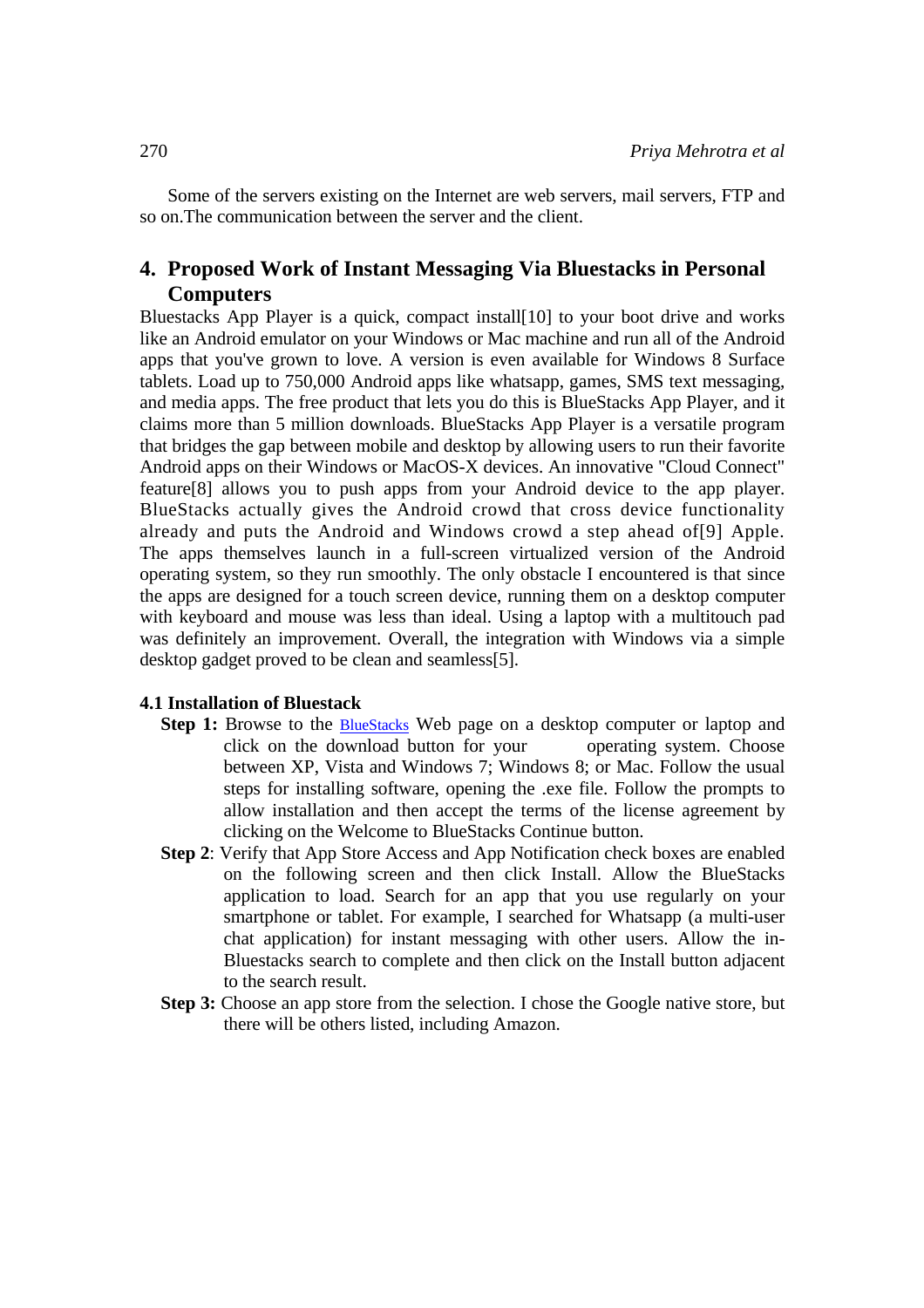

**Fig. 4**: Instant Messaging on Personal Computer.

- **Step 4:** Add your account details if prompted. If you already have a Google account, add it here. Allow any sync to take place and then select Finish Setup. Click on any terms and conditions check boxes and then press Continue. Perform a second search for the app that you want to install. Allow the search to take place and then choose Accept and Download. Allow the app to install and then open the app. This search is from within the store that you may be familiar with, like Play.
- **Step 5:** Perform Sync function on your tablet, laptop and Personal Computers by touching on "1-Click Sync." And selecting it. Perform a search for BlueStacks Cloud Connect from within the Play store and install it to your device.

## **5. Conclusion**

This paper presents an idea to develop a service for the intranet users, this service will be deployed on the intranet server of any organization that allows smartphone and tablet users to send and receive messages within an organization at free of cost. This communication does not need to interact with mobile service provider or no need to take any data plan. Internet connectivity is also not required. So this way it reduces the cost of communication and increases the communication between various devices which gives compatibility with the Personal Computers with the help of Bluestacks which provides an interface between the user and the personal computers or tablets to provide an efficient communication by increasing its performance.It can be downloaded free of cost, so it is economical also.

## **References**

[1] Fu Kai Fang "Design and implementation of an instant messaging architecture for mobile collaborative learning" Computing, Communication, Control, and Management, 2009. CCCM 2009. ISECS International Colloquium on, vol.3, no., pp.287-290, 8-9 Aug. 2009.